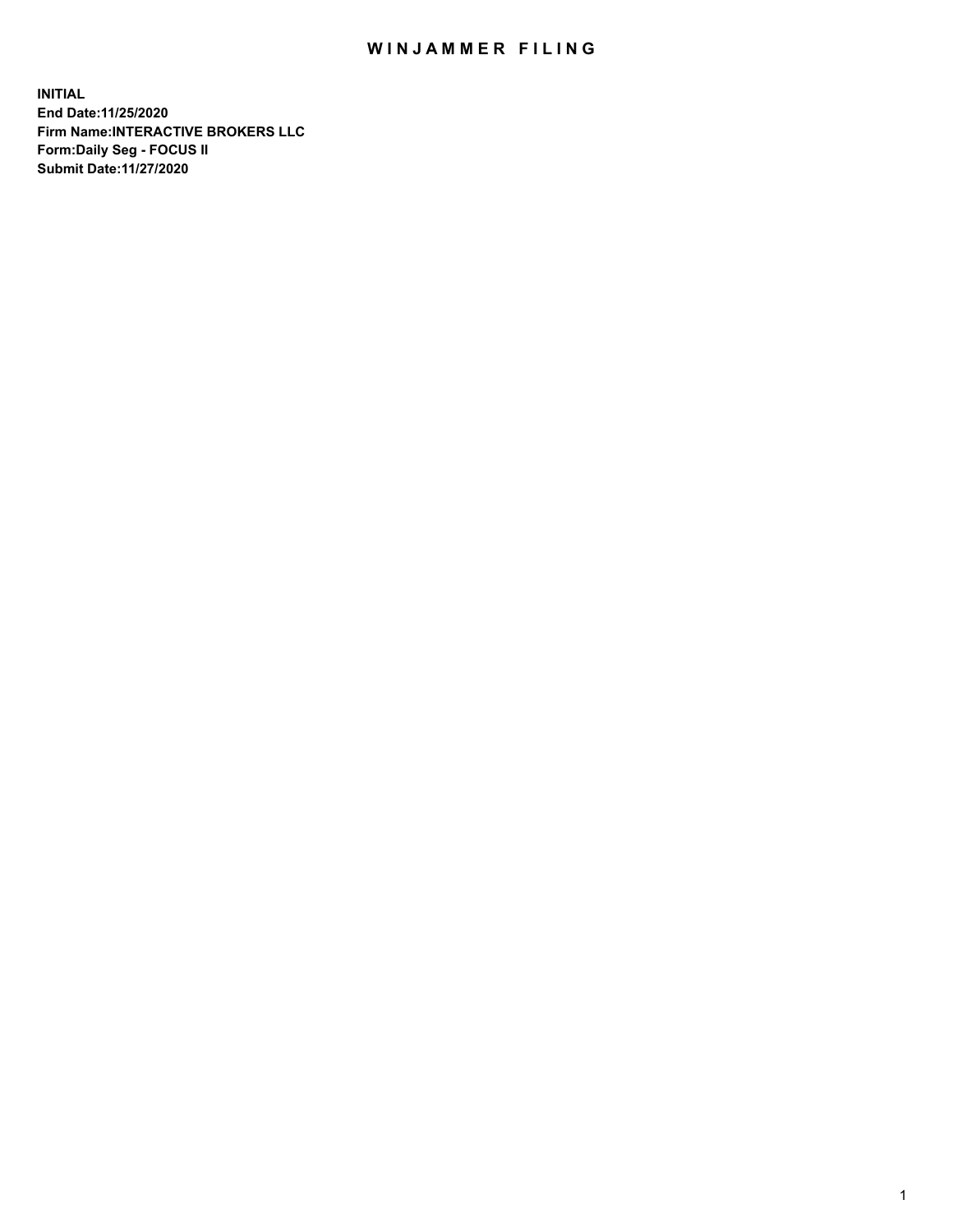**INITIAL End Date:11/25/2020 Firm Name:INTERACTIVE BROKERS LLC Form:Daily Seg - FOCUS II Submit Date:11/27/2020 Daily Segregation - Cover Page**

| Name of Company                                                                                                                                                                                                                                                                                                                | <b>INTERACTIVE BROKERS LLC</b>                                                                           |
|--------------------------------------------------------------------------------------------------------------------------------------------------------------------------------------------------------------------------------------------------------------------------------------------------------------------------------|----------------------------------------------------------------------------------------------------------|
| <b>Contact Name</b>                                                                                                                                                                                                                                                                                                            | James Menicucci                                                                                          |
| <b>Contact Phone Number</b>                                                                                                                                                                                                                                                                                                    | 203-618-8085                                                                                             |
| <b>Contact Email Address</b>                                                                                                                                                                                                                                                                                                   | jmenicucci@interactivebrokers.c<br>om                                                                    |
| FCM's Customer Segregated Funds Residual Interest Target (choose one):<br>a. Minimum dollar amount: ; or<br>b. Minimum percentage of customer segregated funds required:% ; or<br>c. Dollar amount range between: and; or<br>d. Percentage range of customer segregated funds required between:% and%.                         | $\overline{\mathbf{0}}$<br>$\overline{\mathbf{0}}$<br>155,000,000 245,000,000<br>0 <sub>0</sub>          |
| FCM's Customer Secured Amount Funds Residual Interest Target (choose one):<br>a. Minimum dollar amount: ; or<br>b. Minimum percentage of customer secured funds required:%; or<br>c. Dollar amount range between: and; or<br>d. Percentage range of customer secured funds required between:% and%.                            | $\overline{\mathbf{0}}$<br>$\overline{\mathbf{0}}$<br>80,000,000 120,000,000<br>00                       |
| FCM's Cleared Swaps Customer Collateral Residual Interest Target (choose one):<br>a. Minimum dollar amount: ; or<br>b. Minimum percentage of cleared swaps customer collateral required:% ; or<br>c. Dollar amount range between: and; or<br>d. Percentage range of cleared swaps customer collateral required between:% and%. | $\overline{\mathbf{0}}$<br>$\underline{\mathbf{0}}$<br>$\underline{0}$ $\underline{0}$<br>0 <sub>0</sub> |

Attach supporting documents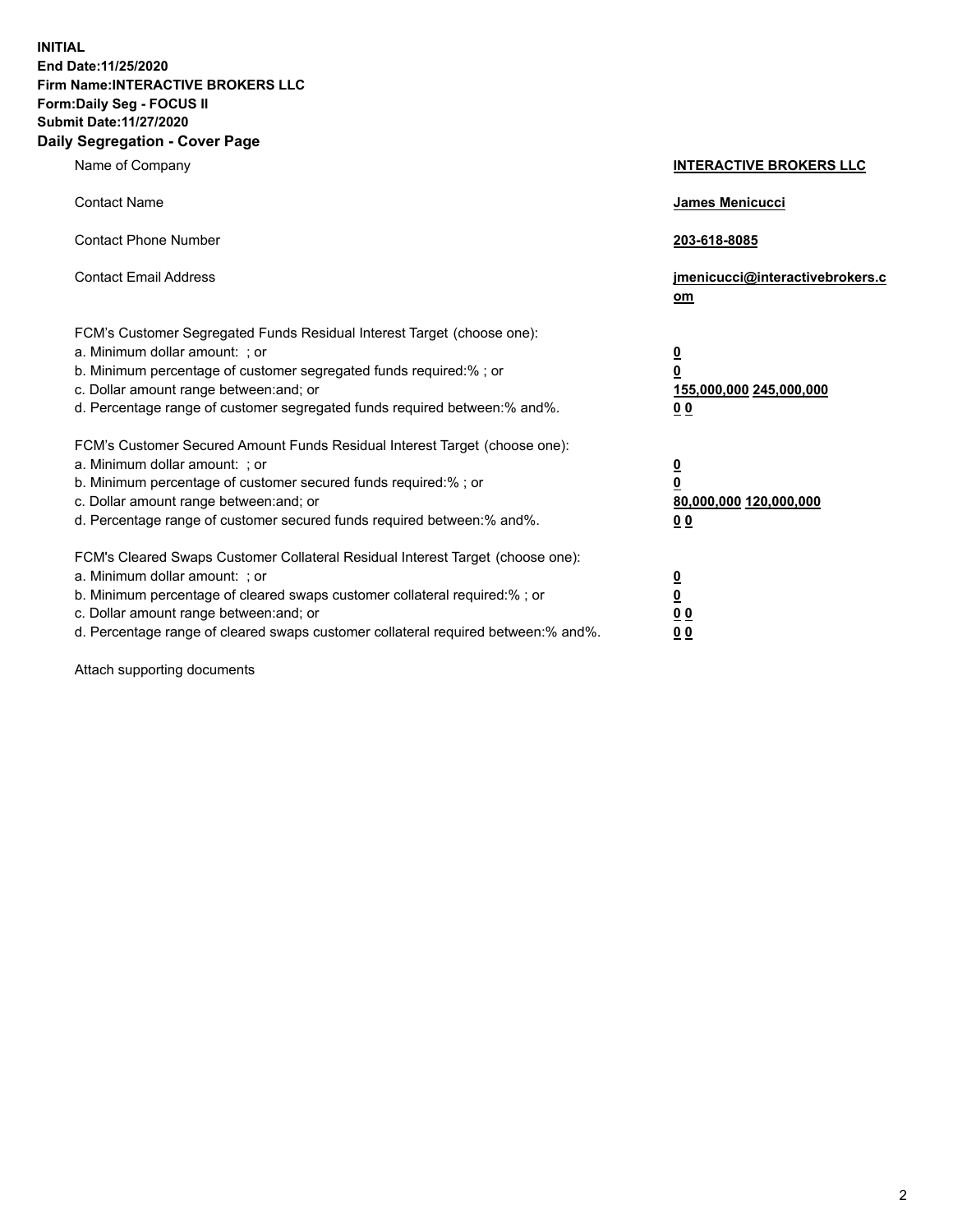**INITIAL End Date:11/25/2020 Firm Name:INTERACTIVE BROKERS LLC Form:Daily Seg - FOCUS II Submit Date:11/27/2020 Daily Segregation - Secured Amounts**

| Foreign Futures and Foreign Options Secured Amounts |                                                                                                                                                                                                                                                                                                                                                                                                                                                                                                                                                                                                                                                                                                                                                                                                                                                                                                                                                                                                                                                                                                                                                                                                                                                                                                                                                                                                                                                                                                                                                                                                                                                                                                                                                                                                                                                                                                                                                                                                                                                                                                                                                                                                                                                                                                                                                                                                                                                                         |
|-----------------------------------------------------|-------------------------------------------------------------------------------------------------------------------------------------------------------------------------------------------------------------------------------------------------------------------------------------------------------------------------------------------------------------------------------------------------------------------------------------------------------------------------------------------------------------------------------------------------------------------------------------------------------------------------------------------------------------------------------------------------------------------------------------------------------------------------------------------------------------------------------------------------------------------------------------------------------------------------------------------------------------------------------------------------------------------------------------------------------------------------------------------------------------------------------------------------------------------------------------------------------------------------------------------------------------------------------------------------------------------------------------------------------------------------------------------------------------------------------------------------------------------------------------------------------------------------------------------------------------------------------------------------------------------------------------------------------------------------------------------------------------------------------------------------------------------------------------------------------------------------------------------------------------------------------------------------------------------------------------------------------------------------------------------------------------------------------------------------------------------------------------------------------------------------------------------------------------------------------------------------------------------------------------------------------------------------------------------------------------------------------------------------------------------------------------------------------------------------------------------------------------------------|
|                                                     | $0$ [7305]                                                                                                                                                                                                                                                                                                                                                                                                                                                                                                                                                                                                                                                                                                                                                                                                                                                                                                                                                                                                                                                                                                                                                                                                                                                                                                                                                                                                                                                                                                                                                                                                                                                                                                                                                                                                                                                                                                                                                                                                                                                                                                                                                                                                                                                                                                                                                                                                                                                              |
|                                                     |                                                                                                                                                                                                                                                                                                                                                                                                                                                                                                                                                                                                                                                                                                                                                                                                                                                                                                                                                                                                                                                                                                                                                                                                                                                                                                                                                                                                                                                                                                                                                                                                                                                                                                                                                                                                                                                                                                                                                                                                                                                                                                                                                                                                                                                                                                                                                                                                                                                                         |
|                                                     |                                                                                                                                                                                                                                                                                                                                                                                                                                                                                                                                                                                                                                                                                                                                                                                                                                                                                                                                                                                                                                                                                                                                                                                                                                                                                                                                                                                                                                                                                                                                                                                                                                                                                                                                                                                                                                                                                                                                                                                                                                                                                                                                                                                                                                                                                                                                                                                                                                                                         |
| A. Cash                                             | 527,587,332 [7315]                                                                                                                                                                                                                                                                                                                                                                                                                                                                                                                                                                                                                                                                                                                                                                                                                                                                                                                                                                                                                                                                                                                                                                                                                                                                                                                                                                                                                                                                                                                                                                                                                                                                                                                                                                                                                                                                                                                                                                                                                                                                                                                                                                                                                                                                                                                                                                                                                                                      |
|                                                     | $0$ [7317]                                                                                                                                                                                                                                                                                                                                                                                                                                                                                                                                                                                                                                                                                                                                                                                                                                                                                                                                                                                                                                                                                                                                                                                                                                                                                                                                                                                                                                                                                                                                                                                                                                                                                                                                                                                                                                                                                                                                                                                                                                                                                                                                                                                                                                                                                                                                                                                                                                                              |
|                                                     | 21,557,531 [7325]                                                                                                                                                                                                                                                                                                                                                                                                                                                                                                                                                                                                                                                                                                                                                                                                                                                                                                                                                                                                                                                                                                                                                                                                                                                                                                                                                                                                                                                                                                                                                                                                                                                                                                                                                                                                                                                                                                                                                                                                                                                                                                                                                                                                                                                                                                                                                                                                                                                       |
|                                                     |                                                                                                                                                                                                                                                                                                                                                                                                                                                                                                                                                                                                                                                                                                                                                                                                                                                                                                                                                                                                                                                                                                                                                                                                                                                                                                                                                                                                                                                                                                                                                                                                                                                                                                                                                                                                                                                                                                                                                                                                                                                                                                                                                                                                                                                                                                                                                                                                                                                                         |
|                                                     | 90,926 [7335]                                                                                                                                                                                                                                                                                                                                                                                                                                                                                                                                                                                                                                                                                                                                                                                                                                                                                                                                                                                                                                                                                                                                                                                                                                                                                                                                                                                                                                                                                                                                                                                                                                                                                                                                                                                                                                                                                                                                                                                                                                                                                                                                                                                                                                                                                                                                                                                                                                                           |
|                                                     | -102,488 [7337]                                                                                                                                                                                                                                                                                                                                                                                                                                                                                                                                                                                                                                                                                                                                                                                                                                                                                                                                                                                                                                                                                                                                                                                                                                                                                                                                                                                                                                                                                                                                                                                                                                                                                                                                                                                                                                                                                                                                                                                                                                                                                                                                                                                                                                                                                                                                                                                                                                                         |
|                                                     | 549,133,301 [7345]                                                                                                                                                                                                                                                                                                                                                                                                                                                                                                                                                                                                                                                                                                                                                                                                                                                                                                                                                                                                                                                                                                                                                                                                                                                                                                                                                                                                                                                                                                                                                                                                                                                                                                                                                                                                                                                                                                                                                                                                                                                                                                                                                                                                                                                                                                                                                                                                                                                      |
|                                                     | 30,198 [7351]                                                                                                                                                                                                                                                                                                                                                                                                                                                                                                                                                                                                                                                                                                                                                                                                                                                                                                                                                                                                                                                                                                                                                                                                                                                                                                                                                                                                                                                                                                                                                                                                                                                                                                                                                                                                                                                                                                                                                                                                                                                                                                                                                                                                                                                                                                                                                                                                                                                           |
|                                                     | 0 [7352] 30,198 [7354]                                                                                                                                                                                                                                                                                                                                                                                                                                                                                                                                                                                                                                                                                                                                                                                                                                                                                                                                                                                                                                                                                                                                                                                                                                                                                                                                                                                                                                                                                                                                                                                                                                                                                                                                                                                                                                                                                                                                                                                                                                                                                                                                                                                                                                                                                                                                                                                                                                                  |
|                                                     | 549,163,499 [7355]                                                                                                                                                                                                                                                                                                                                                                                                                                                                                                                                                                                                                                                                                                                                                                                                                                                                                                                                                                                                                                                                                                                                                                                                                                                                                                                                                                                                                                                                                                                                                                                                                                                                                                                                                                                                                                                                                                                                                                                                                                                                                                                                                                                                                                                                                                                                                                                                                                                      |
|                                                     |                                                                                                                                                                                                                                                                                                                                                                                                                                                                                                                                                                                                                                                                                                                                                                                                                                                                                                                                                                                                                                                                                                                                                                                                                                                                                                                                                                                                                                                                                                                                                                                                                                                                                                                                                                                                                                                                                                                                                                                                                                                                                                                                                                                                                                                                                                                                                                                                                                                                         |
|                                                     | 549,163,499 [7360]                                                                                                                                                                                                                                                                                                                                                                                                                                                                                                                                                                                                                                                                                                                                                                                                                                                                                                                                                                                                                                                                                                                                                                                                                                                                                                                                                                                                                                                                                                                                                                                                                                                                                                                                                                                                                                                                                                                                                                                                                                                                                                                                                                                                                                                                                                                                                                                                                                                      |
|                                                     |                                                                                                                                                                                                                                                                                                                                                                                                                                                                                                                                                                                                                                                                                                                                                                                                                                                                                                                                                                                                                                                                                                                                                                                                                                                                                                                                                                                                                                                                                                                                                                                                                                                                                                                                                                                                                                                                                                                                                                                                                                                                                                                                                                                                                                                                                                                                                                                                                                                                         |
|                                                     |                                                                                                                                                                                                                                                                                                                                                                                                                                                                                                                                                                                                                                                                                                                                                                                                                                                                                                                                                                                                                                                                                                                                                                                                                                                                                                                                                                                                                                                                                                                                                                                                                                                                                                                                                                                                                                                                                                                                                                                                                                                                                                                                                                                                                                                                                                                                                                                                                                                                         |
|                                                     |                                                                                                                                                                                                                                                                                                                                                                                                                                                                                                                                                                                                                                                                                                                                                                                                                                                                                                                                                                                                                                                                                                                                                                                                                                                                                                                                                                                                                                                                                                                                                                                                                                                                                                                                                                                                                                                                                                                                                                                                                                                                                                                                                                                                                                                                                                                                                                                                                                                                         |
|                                                     | 14,856,896 [7500]                                                                                                                                                                                                                                                                                                                                                                                                                                                                                                                                                                                                                                                                                                                                                                                                                                                                                                                                                                                                                                                                                                                                                                                                                                                                                                                                                                                                                                                                                                                                                                                                                                                                                                                                                                                                                                                                                                                                                                                                                                                                                                                                                                                                                                                                                                                                                                                                                                                       |
|                                                     | 0 [7520] 14,856,896 [7530]                                                                                                                                                                                                                                                                                                                                                                                                                                                                                                                                                                                                                                                                                                                                                                                                                                                                                                                                                                                                                                                                                                                                                                                                                                                                                                                                                                                                                                                                                                                                                                                                                                                                                                                                                                                                                                                                                                                                                                                                                                                                                                                                                                                                                                                                                                                                                                                                                                              |
|                                                     |                                                                                                                                                                                                                                                                                                                                                                                                                                                                                                                                                                                                                                                                                                                                                                                                                                                                                                                                                                                                                                                                                                                                                                                                                                                                                                                                                                                                                                                                                                                                                                                                                                                                                                                                                                                                                                                                                                                                                                                                                                                                                                                                                                                                                                                                                                                                                                                                                                                                         |
|                                                     | 499,934,000 [7540]                                                                                                                                                                                                                                                                                                                                                                                                                                                                                                                                                                                                                                                                                                                                                                                                                                                                                                                                                                                                                                                                                                                                                                                                                                                                                                                                                                                                                                                                                                                                                                                                                                                                                                                                                                                                                                                                                                                                                                                                                                                                                                                                                                                                                                                                                                                                                                                                                                                      |
|                                                     | 0 [7560] 499,934,000 [7570]                                                                                                                                                                                                                                                                                                                                                                                                                                                                                                                                                                                                                                                                                                                                                                                                                                                                                                                                                                                                                                                                                                                                                                                                                                                                                                                                                                                                                                                                                                                                                                                                                                                                                                                                                                                                                                                                                                                                                                                                                                                                                                                                                                                                                                                                                                                                                                                                                                             |
|                                                     |                                                                                                                                                                                                                                                                                                                                                                                                                                                                                                                                                                                                                                                                                                                                                                                                                                                                                                                                                                                                                                                                                                                                                                                                                                                                                                                                                                                                                                                                                                                                                                                                                                                                                                                                                                                                                                                                                                                                                                                                                                                                                                                                                                                                                                                                                                                                                                                                                                                                         |
|                                                     | $0$ [7580]                                                                                                                                                                                                                                                                                                                                                                                                                                                                                                                                                                                                                                                                                                                                                                                                                                                                                                                                                                                                                                                                                                                                                                                                                                                                                                                                                                                                                                                                                                                                                                                                                                                                                                                                                                                                                                                                                                                                                                                                                                                                                                                                                                                                                                                                                                                                                                                                                                                              |
|                                                     | $0$ [7590]                                                                                                                                                                                                                                                                                                                                                                                                                                                                                                                                                                                                                                                                                                                                                                                                                                                                                                                                                                                                                                                                                                                                                                                                                                                                                                                                                                                                                                                                                                                                                                                                                                                                                                                                                                                                                                                                                                                                                                                                                                                                                                                                                                                                                                                                                                                                                                                                                                                              |
|                                                     | $0$ [7600]                                                                                                                                                                                                                                                                                                                                                                                                                                                                                                                                                                                                                                                                                                                                                                                                                                                                                                                                                                                                                                                                                                                                                                                                                                                                                                                                                                                                                                                                                                                                                                                                                                                                                                                                                                                                                                                                                                                                                                                                                                                                                                                                                                                                                                                                                                                                                                                                                                                              |
|                                                     | $0$ [7610]                                                                                                                                                                                                                                                                                                                                                                                                                                                                                                                                                                                                                                                                                                                                                                                                                                                                                                                                                                                                                                                                                                                                                                                                                                                                                                                                                                                                                                                                                                                                                                                                                                                                                                                                                                                                                                                                                                                                                                                                                                                                                                                                                                                                                                                                                                                                                                                                                                                              |
|                                                     | 0 [7615] 0 [7620]                                                                                                                                                                                                                                                                                                                                                                                                                                                                                                                                                                                                                                                                                                                                                                                                                                                                                                                                                                                                                                                                                                                                                                                                                                                                                                                                                                                                                                                                                                                                                                                                                                                                                                                                                                                                                                                                                                                                                                                                                                                                                                                                                                                                                                                                                                                                                                                                                                                       |
|                                                     |                                                                                                                                                                                                                                                                                                                                                                                                                                                                                                                                                                                                                                                                                                                                                                                                                                                                                                                                                                                                                                                                                                                                                                                                                                                                                                                                                                                                                                                                                                                                                                                                                                                                                                                                                                                                                                                                                                                                                                                                                                                                                                                                                                                                                                                                                                                                                                                                                                                                         |
|                                                     | $0$ [7640]                                                                                                                                                                                                                                                                                                                                                                                                                                                                                                                                                                                                                                                                                                                                                                                                                                                                                                                                                                                                                                                                                                                                                                                                                                                                                                                                                                                                                                                                                                                                                                                                                                                                                                                                                                                                                                                                                                                                                                                                                                                                                                                                                                                                                                                                                                                                                                                                                                                              |
|                                                     | $0$ [7650]                                                                                                                                                                                                                                                                                                                                                                                                                                                                                                                                                                                                                                                                                                                                                                                                                                                                                                                                                                                                                                                                                                                                                                                                                                                                                                                                                                                                                                                                                                                                                                                                                                                                                                                                                                                                                                                                                                                                                                                                                                                                                                                                                                                                                                                                                                                                                                                                                                                              |
|                                                     | $0$ [7660]                                                                                                                                                                                                                                                                                                                                                                                                                                                                                                                                                                                                                                                                                                                                                                                                                                                                                                                                                                                                                                                                                                                                                                                                                                                                                                                                                                                                                                                                                                                                                                                                                                                                                                                                                                                                                                                                                                                                                                                                                                                                                                                                                                                                                                                                                                                                                                                                                                                              |
|                                                     | $0$ [7670]                                                                                                                                                                                                                                                                                                                                                                                                                                                                                                                                                                                                                                                                                                                                                                                                                                                                                                                                                                                                                                                                                                                                                                                                                                                                                                                                                                                                                                                                                                                                                                                                                                                                                                                                                                                                                                                                                                                                                                                                                                                                                                                                                                                                                                                                                                                                                                                                                                                              |
|                                                     | 0 [7675] 0 [7680]                                                                                                                                                                                                                                                                                                                                                                                                                                                                                                                                                                                                                                                                                                                                                                                                                                                                                                                                                                                                                                                                                                                                                                                                                                                                                                                                                                                                                                                                                                                                                                                                                                                                                                                                                                                                                                                                                                                                                                                                                                                                                                                                                                                                                                                                                                                                                                                                                                                       |
|                                                     |                                                                                                                                                                                                                                                                                                                                                                                                                                                                                                                                                                                                                                                                                                                                                                                                                                                                                                                                                                                                                                                                                                                                                                                                                                                                                                                                                                                                                                                                                                                                                                                                                                                                                                                                                                                                                                                                                                                                                                                                                                                                                                                                                                                                                                                                                                                                                                                                                                                                         |
|                                                     | 138,988,035 [7700]                                                                                                                                                                                                                                                                                                                                                                                                                                                                                                                                                                                                                                                                                                                                                                                                                                                                                                                                                                                                                                                                                                                                                                                                                                                                                                                                                                                                                                                                                                                                                                                                                                                                                                                                                                                                                                                                                                                                                                                                                                                                                                                                                                                                                                                                                                                                                                                                                                                      |
|                                                     | $0$ [7710]                                                                                                                                                                                                                                                                                                                                                                                                                                                                                                                                                                                                                                                                                                                                                                                                                                                                                                                                                                                                                                                                                                                                                                                                                                                                                                                                                                                                                                                                                                                                                                                                                                                                                                                                                                                                                                                                                                                                                                                                                                                                                                                                                                                                                                                                                                                                                                                                                                                              |
|                                                     | 18,548,661 [7720]                                                                                                                                                                                                                                                                                                                                                                                                                                                                                                                                                                                                                                                                                                                                                                                                                                                                                                                                                                                                                                                                                                                                                                                                                                                                                                                                                                                                                                                                                                                                                                                                                                                                                                                                                                                                                                                                                                                                                                                                                                                                                                                                                                                                                                                                                                                                                                                                                                                       |
|                                                     | 90,926 [7730]                                                                                                                                                                                                                                                                                                                                                                                                                                                                                                                                                                                                                                                                                                                                                                                                                                                                                                                                                                                                                                                                                                                                                                                                                                                                                                                                                                                                                                                                                                                                                                                                                                                                                                                                                                                                                                                                                                                                                                                                                                                                                                                                                                                                                                                                                                                                                                                                                                                           |
|                                                     | <u>-<b>102,488</b> [</u> 7735] <u><b>157,525,134</b> [7740]</u>                                                                                                                                                                                                                                                                                                                                                                                                                                                                                                                                                                                                                                                                                                                                                                                                                                                                                                                                                                                                                                                                                                                                                                                                                                                                                                                                                                                                                                                                                                                                                                                                                                                                                                                                                                                                                                                                                                                                                                                                                                                                                                                                                                                                                                                                                                                                                                                                         |
|                                                     | $0$ [7760]                                                                                                                                                                                                                                                                                                                                                                                                                                                                                                                                                                                                                                                                                                                                                                                                                                                                                                                                                                                                                                                                                                                                                                                                                                                                                                                                                                                                                                                                                                                                                                                                                                                                                                                                                                                                                                                                                                                                                                                                                                                                                                                                                                                                                                                                                                                                                                                                                                                              |
|                                                     | $0$ [7765]                                                                                                                                                                                                                                                                                                                                                                                                                                                                                                                                                                                                                                                                                                                                                                                                                                                                                                                                                                                                                                                                                                                                                                                                                                                                                                                                                                                                                                                                                                                                                                                                                                                                                                                                                                                                                                                                                                                                                                                                                                                                                                                                                                                                                                                                                                                                                                                                                                                              |
|                                                     | 672,316,030 [7770]                                                                                                                                                                                                                                                                                                                                                                                                                                                                                                                                                                                                                                                                                                                                                                                                                                                                                                                                                                                                                                                                                                                                                                                                                                                                                                                                                                                                                                                                                                                                                                                                                                                                                                                                                                                                                                                                                                                                                                                                                                                                                                                                                                                                                                                                                                                                                                                                                                                      |
|                                                     | 123,152,531 [7380]                                                                                                                                                                                                                                                                                                                                                                                                                                                                                                                                                                                                                                                                                                                                                                                                                                                                                                                                                                                                                                                                                                                                                                                                                                                                                                                                                                                                                                                                                                                                                                                                                                                                                                                                                                                                                                                                                                                                                                                                                                                                                                                                                                                                                                                                                                                                                                                                                                                      |
|                                                     |                                                                                                                                                                                                                                                                                                                                                                                                                                                                                                                                                                                                                                                                                                                                                                                                                                                                                                                                                                                                                                                                                                                                                                                                                                                                                                                                                                                                                                                                                                                                                                                                                                                                                                                                                                                                                                                                                                                                                                                                                                                                                                                                                                                                                                                                                                                                                                                                                                                                         |
|                                                     | 80,000,000 [7780]                                                                                                                                                                                                                                                                                                                                                                                                                                                                                                                                                                                                                                                                                                                                                                                                                                                                                                                                                                                                                                                                                                                                                                                                                                                                                                                                                                                                                                                                                                                                                                                                                                                                                                                                                                                                                                                                                                                                                                                                                                                                                                                                                                                                                                                                                                                                                                                                                                                       |
|                                                     | 43,152,531 [7785]                                                                                                                                                                                                                                                                                                                                                                                                                                                                                                                                                                                                                                                                                                                                                                                                                                                                                                                                                                                                                                                                                                                                                                                                                                                                                                                                                                                                                                                                                                                                                                                                                                                                                                                                                                                                                                                                                                                                                                                                                                                                                                                                                                                                                                                                                                                                                                                                                                                       |
|                                                     | Amount required to be set aside pursuant to law, rule or regulation of a foreign<br>government or a rule of a self-regulatory organization authorized thereunder<br>Net ledger balance - Foreign Futures and Foreign Option Trading - All Customers<br>B. Securities (at market)<br>Net unrealized profit (loss) in open futures contracts traded on a foreign board of trade<br>Exchange traded options<br>a. Market value of open option contracts purchased on a foreign board of trade<br>b. Market value of open contracts granted (sold) on a foreign board of trade<br>Net equity (deficit) (add lines 1. 2. and 3.)<br>Account liquidating to a deficit and account with a debit balances - gross amount<br>Less: amount offset by customer owned securities<br>Amount required to be set aside as the secured amount - Net Liquidating Equity<br>Method (add lines 4 and 5)<br>Greater of amount required to be set aside pursuant to foreign jurisdiction (above) or line<br>6.<br>FUNDS DEPOSITED IN SEPARATE REGULATION 30.7 ACCOUNTS<br>Cash in banks<br>A. Banks located in the United States<br>B. Other banks qualified under Regulation 30.7<br>Securities<br>A. In safekeeping with banks located in the United States<br>B. In safekeeping with other banks qualified under Regulation 30.7<br>Equities with registered futures commission merchants<br>A. Cash<br><b>B.</b> Securities<br>C. Unrealized gain (loss) on open futures contracts<br>D. Value of long option contracts<br>E. Value of short option contracts<br>Amounts held by clearing organizations of foreign boards of trade<br>A. Cash<br><b>B.</b> Securities<br>C. Amount due to (from) clearing organization - daily variation<br>D. Value of long option contracts<br>E. Value of short option contracts<br>Amounts held by members of foreign boards of trade<br>A. Cash<br><b>B.</b> Securities<br>C. Unrealized gain (loss) on open futures contracts<br>D. Value of long option contracts<br>E. Value of short option contracts<br>Amounts with other depositories designated by a foreign board of trade<br>Segregated funds on hand<br>Total funds in separate section 30.7 accounts<br>Excess (deficiency) Set Aside for Secured Amount (subtract line 7 Secured Statement<br>Page 1 from Line 8)<br>Management Target Amount for Excess funds in separate section 30.7 accounts<br>Excess (deficiency) funds in separate 30.7 accounts over (under) Management Target |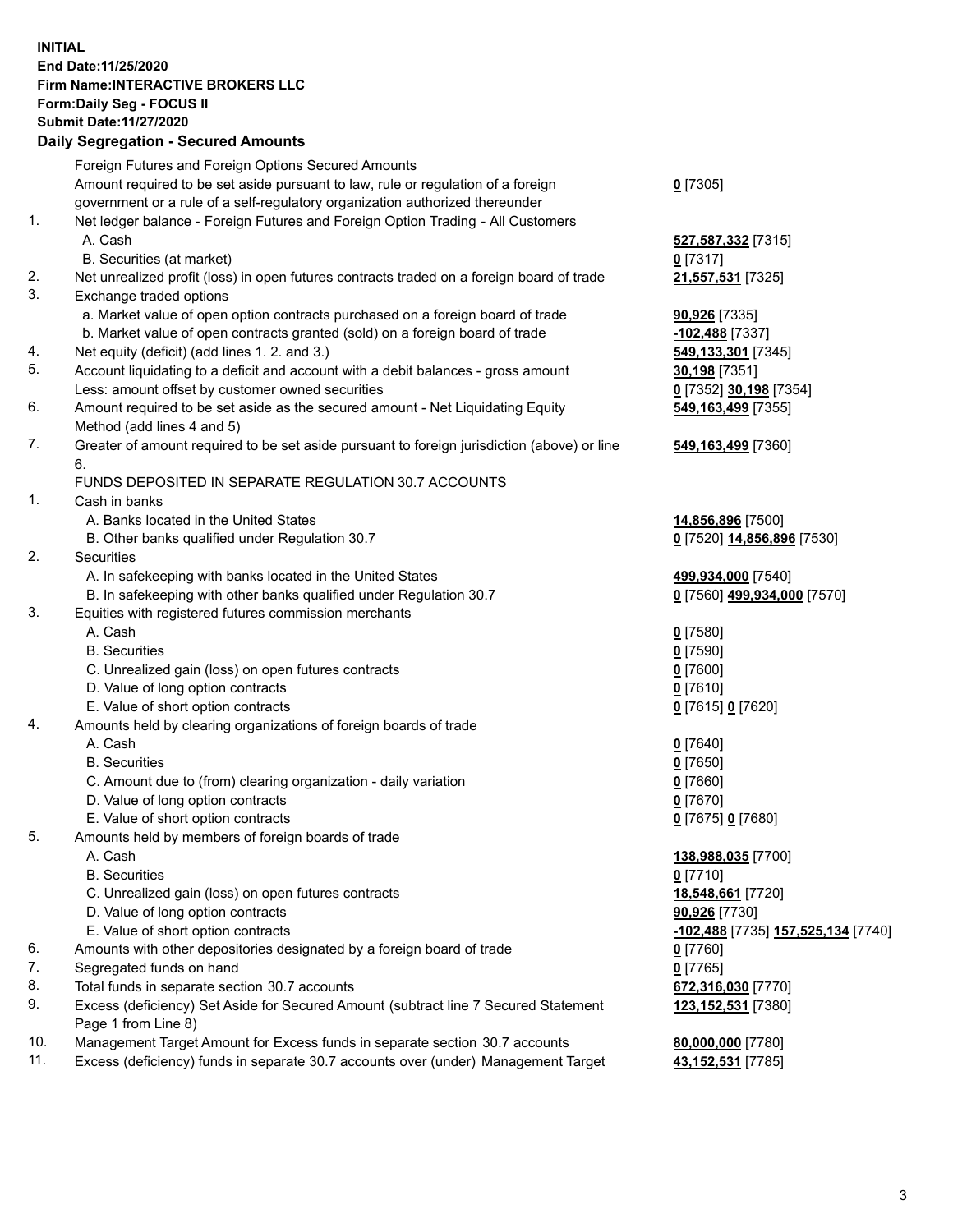**INITIAL End Date:11/25/2020 Firm Name:INTERACTIVE BROKERS LLC Form:Daily Seg - FOCUS II Submit Date:11/27/2020 Daily Segregation - Segregation Statement** SEGREGATION REQUIREMENTS(Section 4d(2) of the CEAct) 1. Net ledger balance A. Cash **5,399,875,017** [7010] B. Securities (at market) **0** [7020] 2. Net unrealized profit (loss) in open futures contracts traded on a contract market **93,996,502** [7030] 3. Exchange traded options A. Add market value of open option contracts purchased on a contract market **281,697,245** [7032] B. Deduct market value of open option contracts granted (sold) on a contract market **-246,593,147** [7033] 4. Net equity (deficit) (add lines 1, 2 and 3) **5,528,975,617** [7040] 5. Accounts liquidating to a deficit and accounts with debit balances - gross amount **5,946,940** [7045] Less: amount offset by customer securities **0** [7047] **5,946,940** [7050] 6. Amount required to be segregated (add lines 4 and 5) **5,534,922,557** [7060] FUNDS IN SEGREGATED ACCOUNTS 7. Deposited in segregated funds bank accounts A. Cash **1,273,782,712** [7070] B. Securities representing investments of customers' funds (at market) **2,451,557,260** [7080] C. Securities held for particular customers or option customers in lieu of cash (at market) **0** [7090] 8. Margins on deposit with derivatives clearing organizations of contract markets A. Cash **1,787,207** [7100] B. Securities representing investments of customers' funds (at market) **2,019,684,521** [7110] C. Securities held for particular customers or option customers in lieu of cash (at market) **0** [7120] 9. Net settlement from (to) derivatives clearing organizations of contract markets **4,057,552** [7130] 10. Exchange traded options A. Value of open long option contracts **281,479,765** [7132] B. Value of open short option contracts **-246,518,788** [7133] 11. Net equities with other FCMs A. Net liquidating equity **0** [7140] B. Securities representing investments of customers' funds (at market) **0** [7160] C. Securities held for particular customers or option customers in lieu of cash (at market) **0** [7170] 12. Segregated funds on hand **0** [7150] 13. Total amount in segregation (add lines 7 through 12) **5,785,830,229** [7180] 14. Excess (deficiency) funds in segregation (subtract line 6 from line 13) **250,907,672** [7190] 15. Management Target Amount for Excess funds in segregation **155,000,000** [7194] **95,907,672** [7198]

16. Excess (deficiency) funds in segregation over (under) Management Target Amount Excess